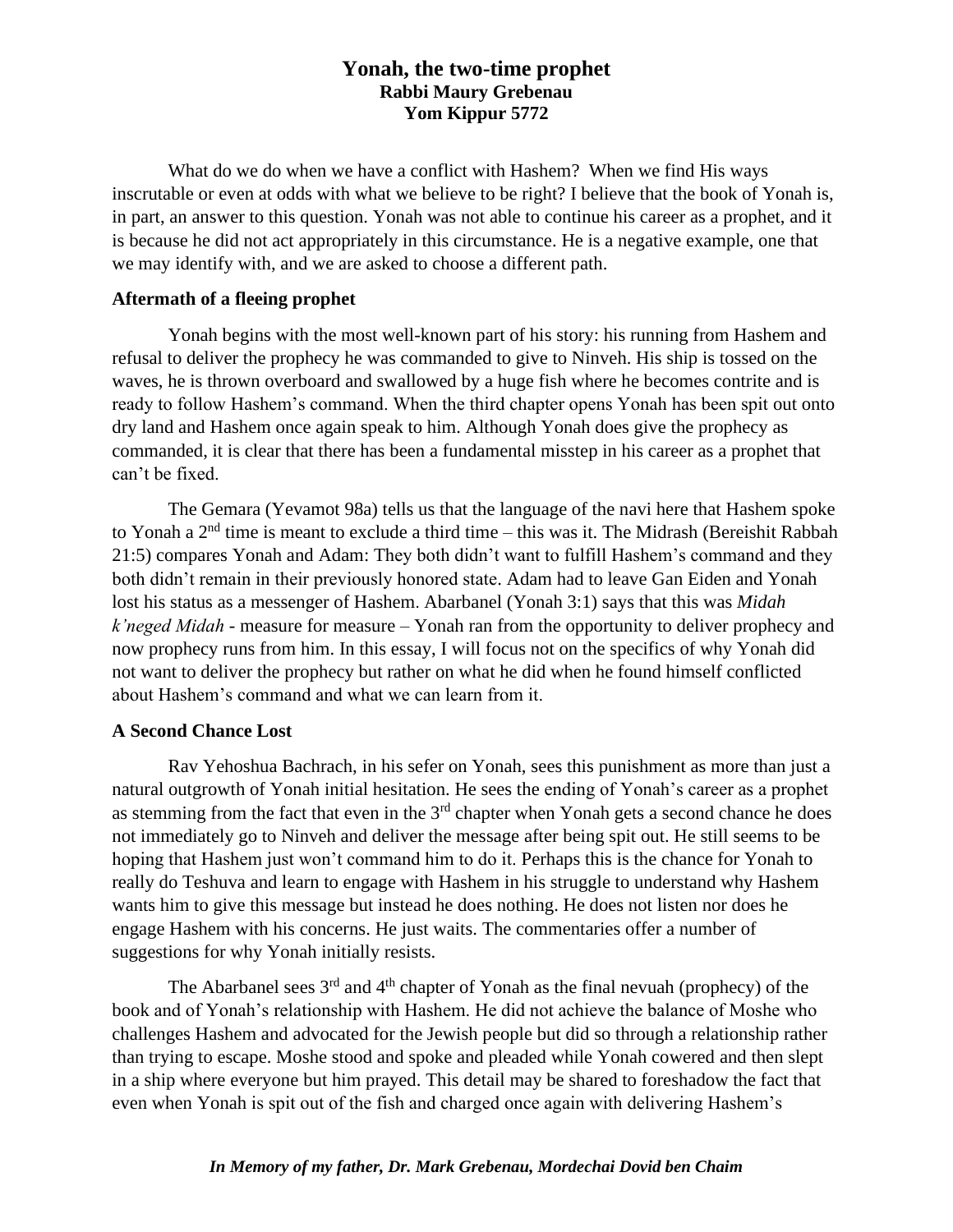## **Yonah, the two-time prophet Rabbi Maury Grebenau Yom Kippur 5772**

message to Ninveh at the beginning of the 3<sup>rd</sup> chapter, he really is still in this mode of escape and disengagement, as Rav Bachrach points out.

Yonah reacts to the storm by going to the bottom of the ship an going to sleep. He seems to interpret Hashem's storm as a sign that it was the end of his career as a prophet (and likely his life) but really Hashem was reaching out to reengage with Yonah. Yonah had just fled but Hashem yearned to hear from Yonah and engage with him. Instead, Yonah became depressed and accepted the fate that was never intended. When he was tossed over by the sailors and is swallowed by a huge fish instead of drowning Yonah had a glimmering thought that he had misjudged the situation. Hashem was not looking for his martyrdom for his cause. Yonah's cause was G-d's cause as well. If Hashem wanted him dead, why would He send a fish to swallow and save him?

The beginning of the  $3<sup>rd</sup>$  chapter, when Yonah has been spit back on to dry land, is an opportunity for Yonah to really do Teshuva and learn to engage with Hashem but instead he does nothing. He does not listen, nor does he engage Hashem with his concerns. He just waits. This is why Hashem reacts by saying this will be their last conversation. Yonah has missed his second opportunity to engage with Hashem as a prophet (and any Jew) should.

## **In The Text**

#### **יונה פרק א**

וַיְהִי דְּבַר ה' אֶל יוֹנָה בֵן אֲמִתַּי לֵאמֹר:

קּום לְֵך אֶ ל נִינְוֵה הָעִ יר הַגְדֹולָה ּוקְ רָ א עָלֶיהָ כִ י עָלְתָ ה רָ עָתָ ם לְפָנָי:

#### **יונה פרק ג**

וַיְהִ י דְ בַר ה' אֶ ל יֹונָה שֵ נִית לֵאמֹר:

קּום לְֵך אֶ ל נִינְוֵה הָעִ יר הַגְדֹולָה ּוקְ רָ א אֵ לֶיהָ אֶ ת הַקְ רִ יאָ ה אֲשֶ ר אָ נֹכִ י דֹבֵר אֵ לֶיָך:

Rav Yehoshua Bachrach takes a very close look at the text and points out two differences between the two times that Yonah is called to action by Hashem that demonstrate the change in relationship between Yonah and Hashem. The first difference is that the first time when Hashem tells Yonah to speak to Ninveh He include concern about the evil they are doing but the second time this is left out. Hashem leaves Yonah out of the partnership and Yonah becomes just a conduit. This is what Yonah has done. It isn't a punishment as much as a direct result of Yonah turning their relationship into a black and white. Either I need to do what Hashem says or not. There is no grappling and struggling or wanting to grow in order to better understand Hashem.

I once had a group of middle school students from a pluralistic day school visit me as a school leader in a school in the same neighborhood. They were doing a project where they interviewed rabbis from different denominations about their approach to Judaism. One student asked me if any of the commandments are difficult for me to understand or relate to since as an Orthodox rabbi I kept all the commandments. In the moment, my response was that there were